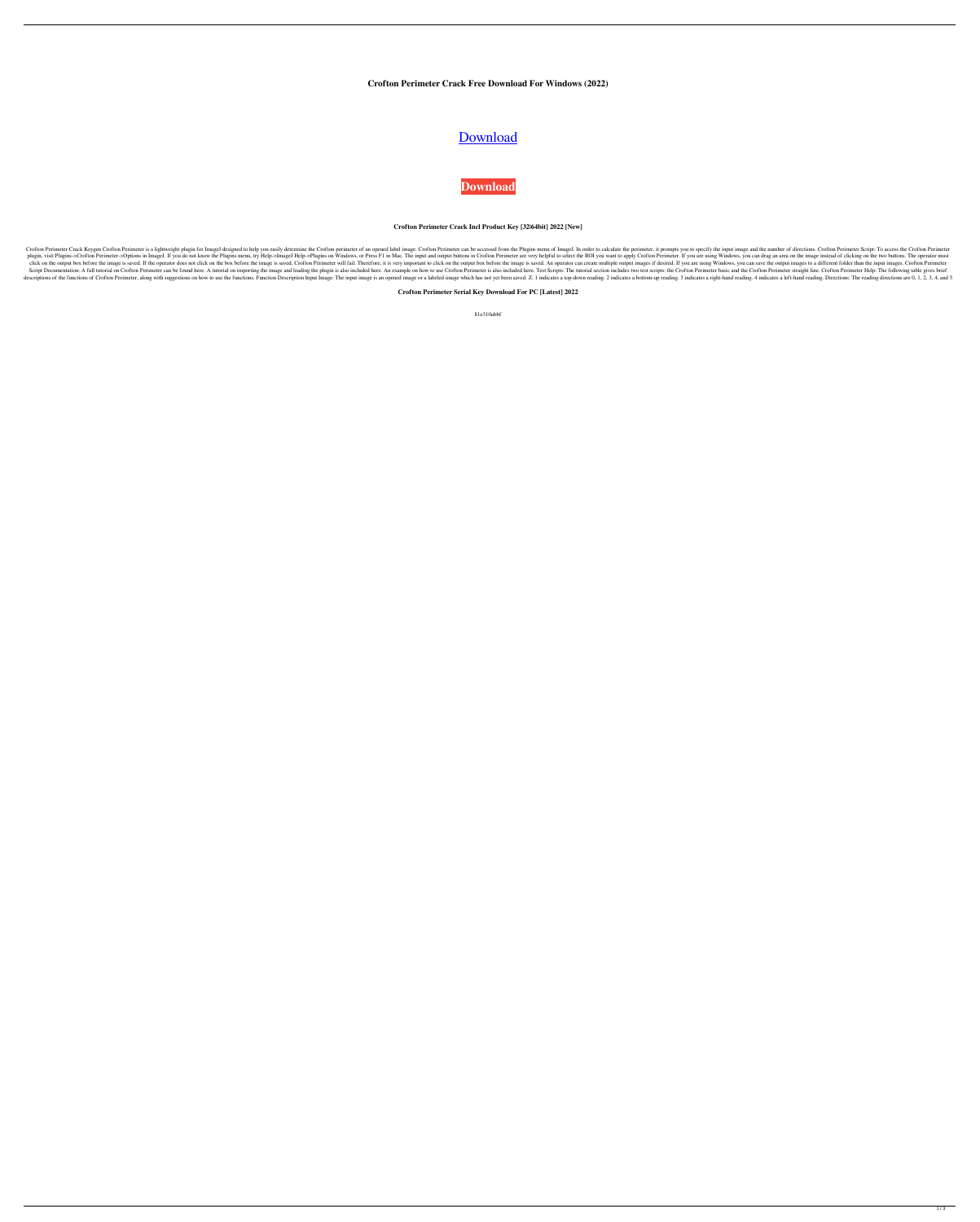### **Crofton Perimeter Full Version**

crofton perimeter Applies image to red channel to create a binary image. Calculates the Crofton perimeter of the binary image. The input image has to be opened before crofton perimeter can be calculated. Usage: crofton per image, or an image list. -n number\_of\_directions Specify the number of directions in which the perimeter will be calculated. The first direction is along the vertical axis, the second is along the third is along the third Perimeter Crofton Perimeter is a lightweight plugin for ImageJ designed to help you easily determine the Crofton perimeter of an opened label image. Crofton Perimeter can be accessed from the Plugins menu of ImageJ. In ord Plugins menu of ImageJ. In order to calculate the Crofton perimeter of an opened label image, it prompts you to specify the input image and the number of directions. Usage: crofton perimeter -i image.jpg -n number\_of\_direc number\_of\_directions Specify the number of directions in which the perimeter will be calculated. The first direction is along the vertical axis, the second is along the horizontal axis, and the third is along the diagonal.

#### **What's New In Crofton Perimeter?**

Crofton Perimeter is a lightweight plugin for ImageJ designed to help you easily determine the Crofton perimeter of an opened label image. Crofton Perimeter can be accessed from the Plugins menu of ImageJ. In order to calc behind the algorithm is to get a sequence of concentric circles whose radius is equal to the sum of the distances between the pixel centers (or pixels from a specific point) of the image. The plugin calculates the radius o pixels that are necessary to define a closed perimeter. By default, Crofton Perimeter displays the coordinates of all the pixels along with their radius and the calculated Crofton perimeter. Features: Allows user to select output options Works with a range of formats, including TIFF, JPEG, GIF and PNG Crofton Perimeter Settings: The settings in the Crofton Perimeter are controlled by the following parameters: Image Type - to specify which ty choose 'From Current Selection', you will use that image as your input and the plugin will calculate the perimeter of the image. Path Selection - to specify which path in the image to use to determine the perimeter. The de may also choose a single field to use. For example, if you select the top left field of the image, you will use the top left field to determine the perimeter. By default, the plugin uses the Top, Right, Bottom and Left fie also choose a single pixel to use. For example, if you select the central pixel of the image, you will use